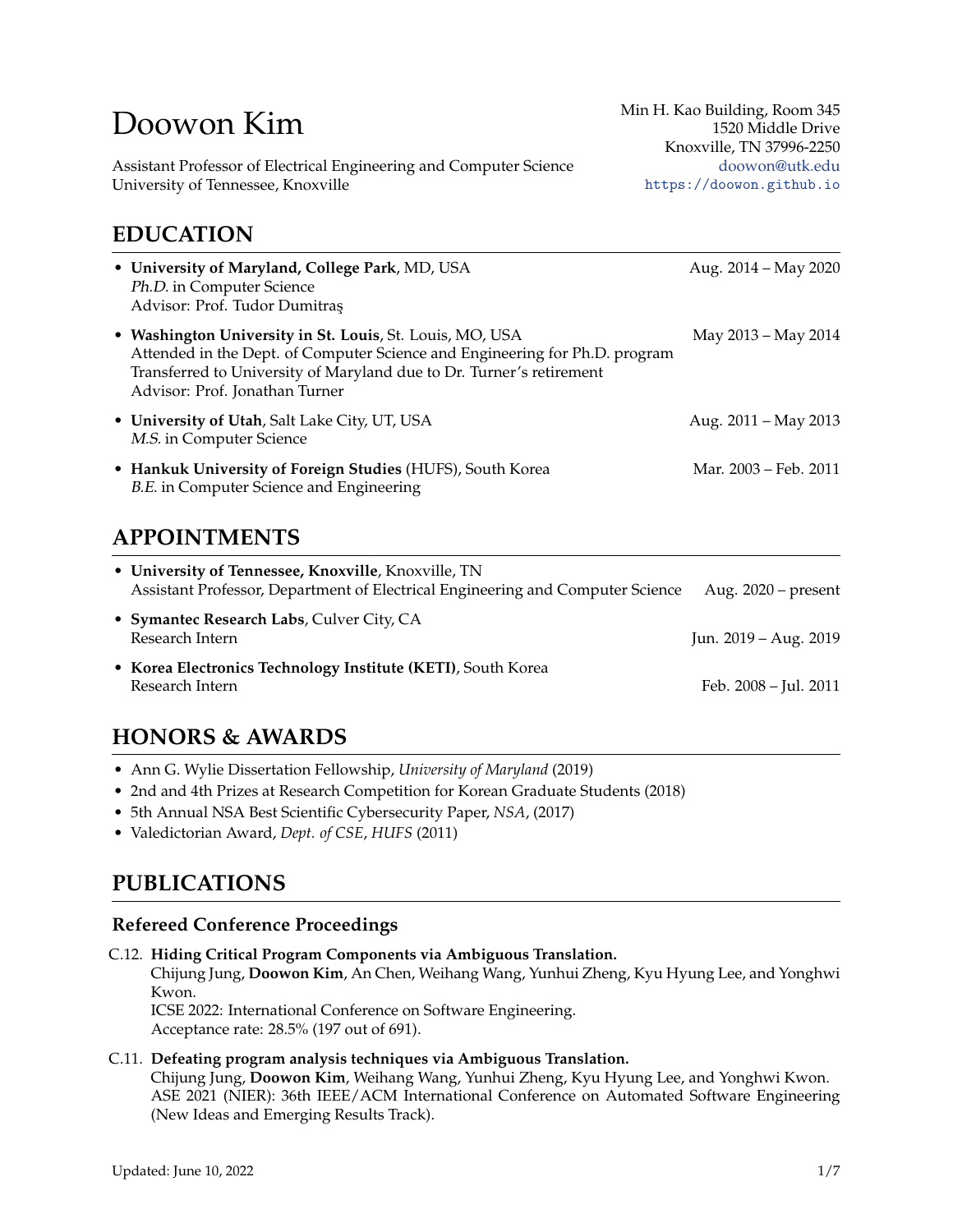C.10. **Certified Malware in South Korea: A Localized Study of Breaches of Trust in Code-Signing PKI Ecosystem.**

Bumjun Kwon, Sanghyun Hong, Yuseok Jeon, and **Doowon Kim**. ICICS 2021: The 2021 International Conference on Information and Communications Security. Acceptance rate: 24.3% (49 out of 202).

- C.9. **Security Analysis on Practices of Certificate Authorities in the HTTPS Phishing Ecosystem. Doowon Kim**, Haehyun Cho, Yonghwi Kwon, Adam Doupe, Sooel Son, Gail-Joon Ahn, Tudor Dumitras. AsiaCCS 2021: ACM ASIA Conference on Computer and Communications Security. Acceptance rate: 19.3% (70 out of 362)
- C.8. **Analyzing Spatial Differences in the TLS Security of Delegated Web Services.** Joonhee Lee, Hyunwoo Lee, Jongheon Jeong, **Doowon Kim**, Taekyoung "Ted" Kwon. AsiaCCS 2021: ACM ASIA Conference on Computer and Communications Security. Acceptance rate: 19.3% (70 out of 362).
- C.7. **TLS 1.3 in Practice: How TLS 1.3 Contributes to the Internet.** Hyunwoo Lee, **Doowon Kim**, and Yonghwi Kwon. The Web Conference 2021 (TheWebConf 2021, formerly WWW). Acceptance rate: 20.6% (357 out of 1736).
- C.6. **Scam Pandemic: How Attackers Exploit Public Fear through Phishing.** Marzieh Bitaab, Haehyun Cho, Adam Oest, Penghui Zhang, Zhibo Sun, Rana Pourmohamad, **Doowon Kim**, Tiffany Bao, Ruoyu Wang, Yan Shoshitaishvili, Adam Doupé, and Gail-Joon Ahn. eCrime 2020: The 2020 APWG Symposium on Electronic Crime Research.
- C.5. **The Broken Shield: Measuring Revocation Effectiveness in the Windows Code-Signing PKI. Doowon Kim**, Bum Jun Kwon, Kristián Kozák, Christopher Gates, and Tudor Dumitras, . USENIX Security 2018: USENIX Security Symposium. Acceptance rate: 19.2% (100 out of 520).
- C.4. **Certified Malware: Measuring Breaches of Trust in the Windows Code-Signing PKI. Doowon Kim**, Bum Jun Kwon, and Tudor Dumitraș. CCS 2017: ACM Conference on Computer and Communications Security. Acceptance rate: 18.1% (151 out of 836).
- C.3. **Comparing the usability of cryptographic APIs.** Yasemin Acar, Michael Backes, Sascha Fahl, Simson Garfinkel, **Doowon Kim**, Michelle L. Mazurek, and Christian Stransky. (The authors are alphabetically ordered.) S&P 2017: IEEE Symposium on Security and Privacy (S&P). Acceptance rate: 14.3% (60 out of 419).
- C.2. **An inconvenient trust: User attitudes toward security and usability tradeoffs for key-directory encryption systems.** Wei Bai, **Doowon Kim**, Moses Namara, Yichen Qian, Patrick Gage Kelley, and Michelle L. Mazurek. SOUPS 2016: Symposium on Usable Privacy and Security.
- C.1. **You get where you're looking for: The impact of information sources on code security.** *\*Awarded the 5th annual NSA Best Scientific Cybersecurity Paper.* Yasemin Acar, Michael Backes, Sascha Fahl, **Doowon Kim**, Michelle L. Mazurek, and Christian Stransky. (The authors are alphabetically ordered.) S&P 2016: IEEE Symposium on Security and Privacy (S&P). Acceptance rate: 13.4% (55 out of 411).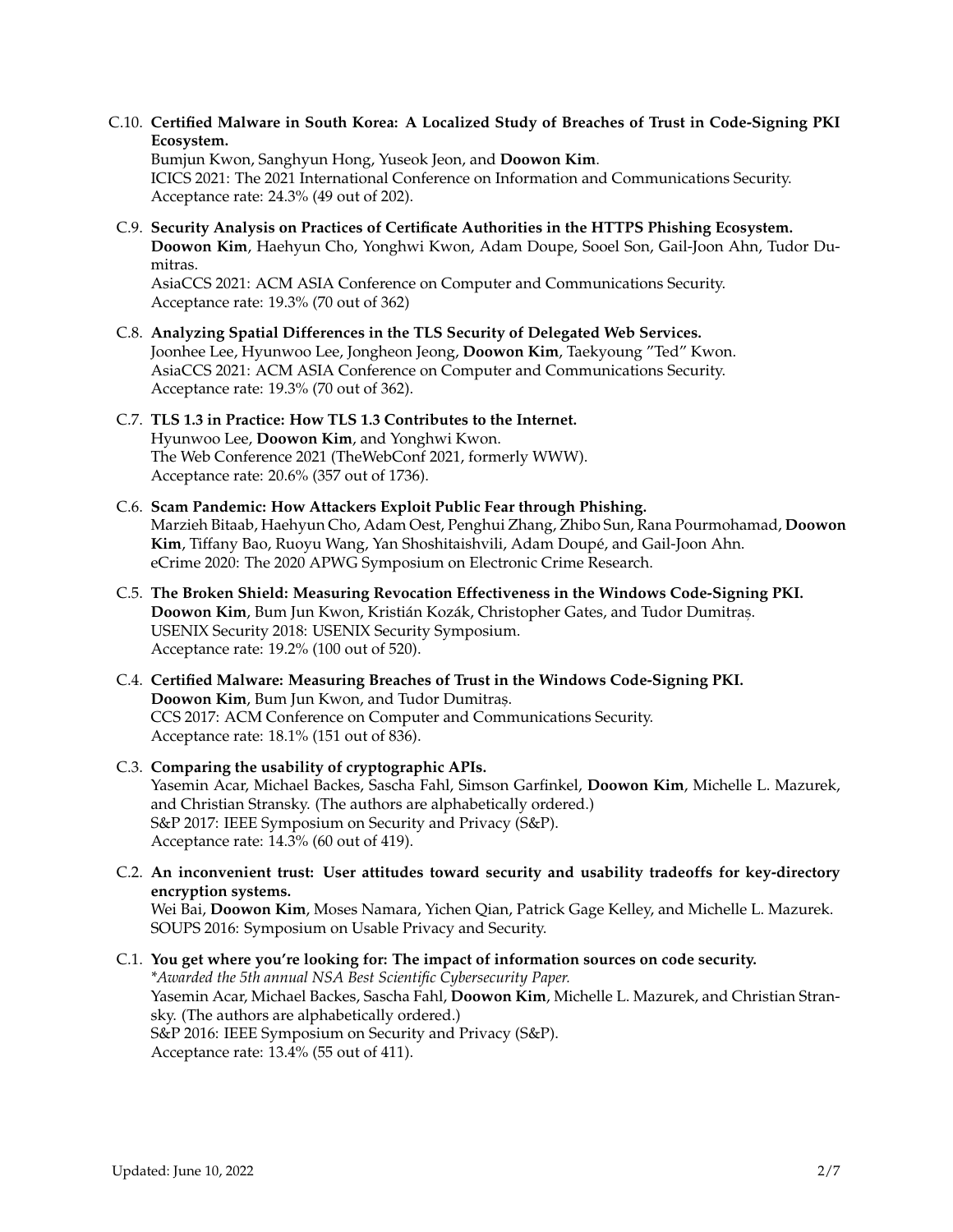### **Refereed Journal & Magazine Articles**

- J.4. **fFTP: a fast file transfer protocol for home N-screen platform. Doowon Kim**, Jinsuk Baek, Paul S Fisher, Sangchul Kim. Personal and Ubiquitous Computing. October 2017. DOI: 10.1007/s00779-017-1082-5
- J.3. **Balancing security and usability in encrypted email.** Wei Bai, **Doowon Kim**, Moses Namara, Yichen Qian, Patrick Gage Kelley, and Michelle L. Mazurek. IEEE Internet Computing: 21 (3), 30-38. 2017
- J.2. **How Internet Resources Might Be Helping You Develop Faster but Less Securely.** Yasemin Acar, Michael Backes, Sascha Fahl, **Doowon Kim**, Michelle L Mazurek, Christian Stransky. (The authors are alphabetically ordered.) IEEE Security & Privacy, vol. 15, no. 2, pp. 50-60, 2017. doi: 10.1109/MSP.2017.24.
- J.1. **An Adaptive Primary Path Switching Scheme for Seamless mSCTP Handover.** Jinsuk Baek, **Doowon Kim**, Paul S. Fisher, and Minho Jo. Smart Computing Review (Smart CR) 2014 (Invited Paper).

### **Refereed Workshop Proceedings**

- W.2. **Issued for Abuse: Measuring the Underground Trade in Code Signing Certificate.** Kristián Kozák, Bum Jun Kwon, Doowon Kim, and Tudor Dumitras. WEIS 2018: The Workshop on the Economics of Information Security.
- W.1. **Lessons learned from using an online platform to conduct large-scale, online controlled security experiments with software developers.** Christian Stransky, Yasemin Acar, Duc Cuong Nguyen, Dominik Wermke, Elissa M. Redmiles, **Doowon Kim**, Michael Backes, Simson Garfinkel, Michelle L. Mazurek, and Sascha Fahl. CSET 2017: Workshop on Cyber Security Experimentation and Test.

### **Refereed Posters and Demos**

- P.5. **Poster: Analysis of Reused Private Keys in the Code Signing PKI. Doowon Kim**, S. Gokberk Karaca and Tudor Dumitras. NDSS 2019: Network and Distributed System Security Symposium
- P.4. **An Inconvenient Trust: User Attitudes toward Security and Usability Tradeoffs for Key-Directory Encryption Systems.**

Wei Bai, **Doowon Kim**, Moses Namara, Yichen Qian, Patrick Gage Kelley, Michelle L. Mazurek. Black Hat USA, August 2016.

P.3. **You get where you're looking for: The impact of information sources on code security.** Yasemin Acar, Michael Backes, Sascha Fahl, **Doowon Kim**, Michelle L. Mazurek, and Christian Stransky.

SOUPS 2016: Symposium on Usable Privacy and Security. (Previously published paper.)

- P.2. **Adaptive Video Streaming over HTTP.** Doowon Kim, Jinsuk Baek, and Paul S. Fisher. ACM SE 2014: The 49th ACM Southeast Conference.
- P.1. **Implementation of Framework to Identify Potential Phishing Websites. Doowon Kim**, Chaitanya Achan, Jinsuk Baek, and Paul S. Fisher. IEEE ISI 2013: 2013 IEEE Intelligence and Security Informatics.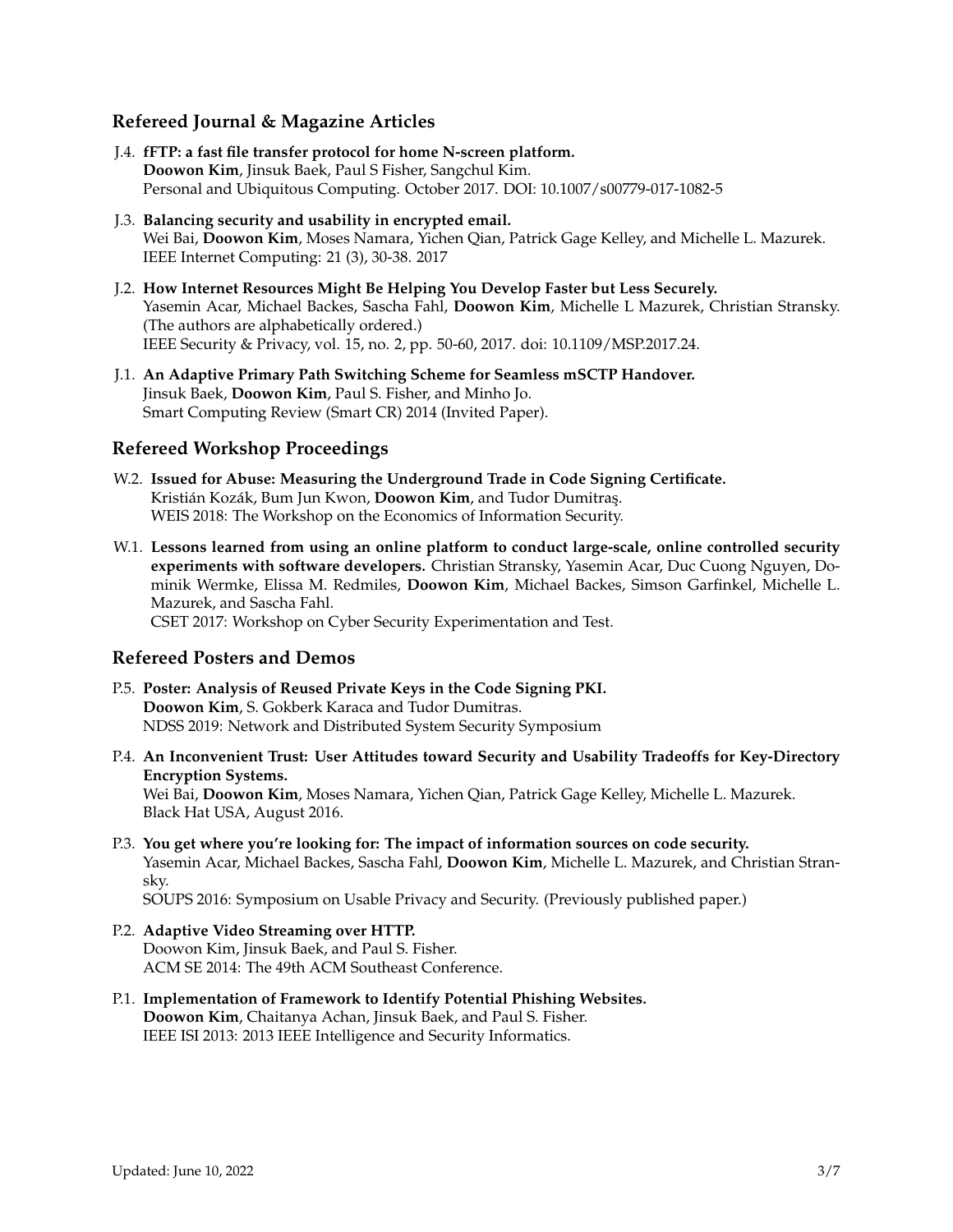## **GRANTS**

EAGER: DCL: SaTC: Enabling Interdisciplinary Collaboration: Combatting Disinformation and Racial Bias: A Deep-Learning-Assisted Investigation of Temporal Dynamics of Disinformation

- National Science Foundation (NSF)
- My Role: Co-PI
- PIs: Kookjin Lee (ASU) and Kyounghee Kwon (ASU)
- Total: \$300,000; Personal Share: \$70,295
- June 1, 2022 May 31, 2024

# **PROFESSIONAL ACTIVITIES**

#### **Technical Program Committee**

- **[CCS]** ACM Conference on Computer and Communications Security 2021
- **[NDSS]** Network and Distributed System Security Symposium 2023
- **[WWW]** The Web Conference (security track) 2022
- **[AsiaCCS]** ACM Asia Conference on Computer and Communications Security 2022, 2023
- **[RAID]** International Symposium on Research in Attacks, Intrusions and Defenses 2021, 2022
- **[TMA]** Network Traffic Measurement and Analysis Conference 2022
- **[WiSec]** ACM Conference on Security and Privacy in Wireless and Mobile Networks 2021, 2022
- **[CODASPY]** ACM Conference on Data and Application Security and Privacy 2021
- **[ICICS]** International Conference on Information and Communications Security 2021, 2022
- **[WISA]** World Conference on Information Security Applications 2022
- **[MSN]** International Conference on Mobility, Sensing and Networking 2021
- **[CSET]** Workshop on Cyber Security Experimentation and Test 2020, 2021
- **[CheckMATE]** Man-At-The-Middle Attacks Workshop 2021, 2022
- **[WPES]** Workshop on Privacy in the Electronic Society 2022

#### **Journal Reviewer**

- IEEE Transactions on Computers
- Institute of Electronics, Information and Communication Engineers

### **Program Chair/Co-Chair**

- Publication Chair: IEEE Secure Development Conference (SecDev) 2022
- Student Travel Grants Chair: ACM Conference on Computer and Communications Security (CCS) 2021
- Poster Session Chair: Korean Computer Scientists and Engineers Association in America Technical Symposium 2021

### **External Reviewer**

- ACM Conference on Computer and Communications Security (CCS) 2017, 2018, 2019
- The Network and Distributed System Security Symposium (NDSS) 2018, 2019, 2020
- IEEE Symposium on Security and Privacy (S&P) 2018, 2019
- USENIX Security Symposium (USENIX Security) 2018
- Conference on Data and Application Security and Privacy (CODASPY) 2020
- Research in Attacks, Intrusions and Defenses (RAID) 2018, 2019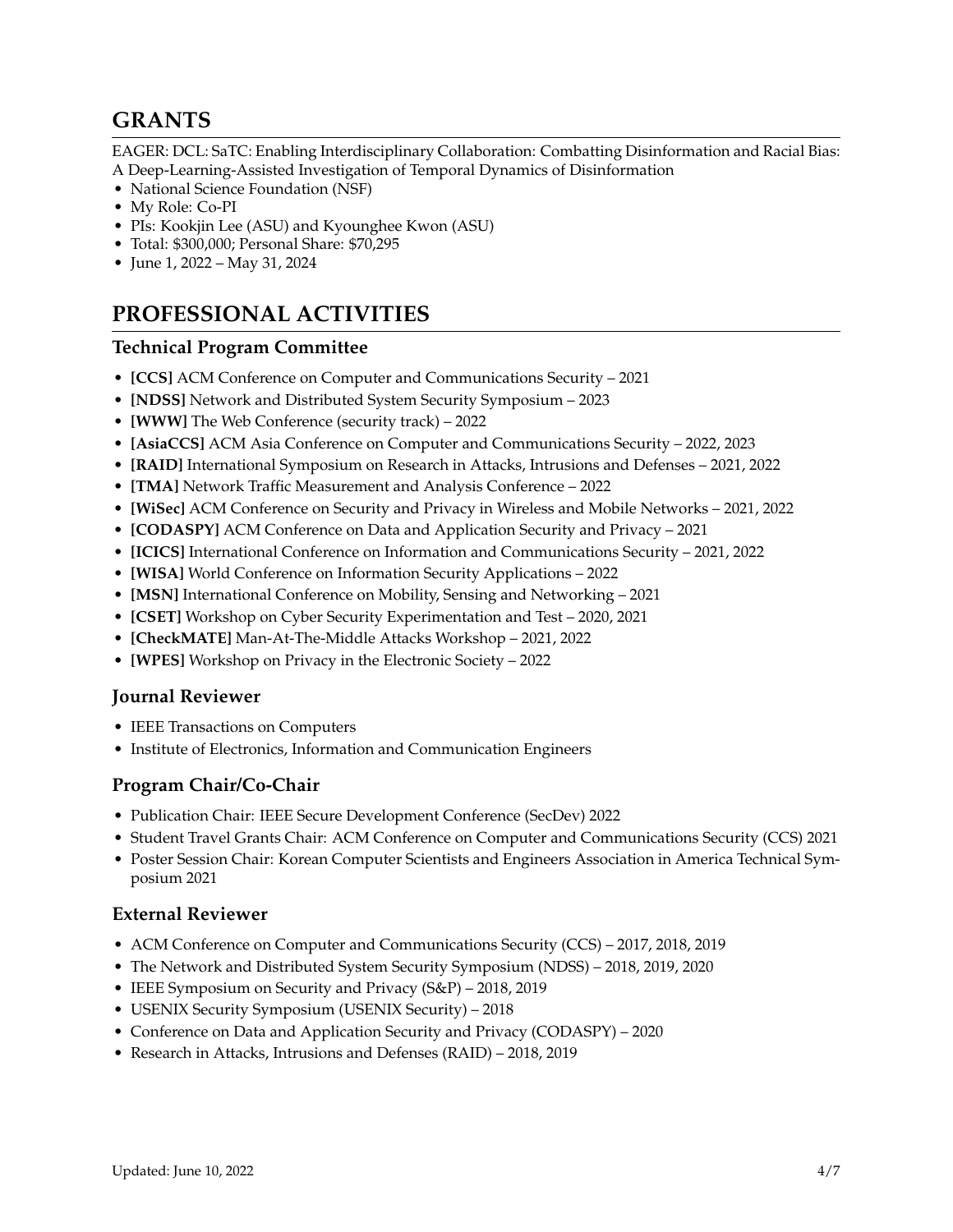# **TEACHING**

| • COSC 469/569: Human Factors in Cybersecurity, UTK, Instructor.  | Fall 2022   |
|-------------------------------------------------------------------|-------------|
| • COSC 366: Introduction to Cybersecurity, UTK, Instructor.       | Spring 2021 |
| • COSC 469/569: Human Factors in Cybersecurity, UTK, Instructor.  | Fall 2021   |
| • COSC 366: Introduction to Cybersecurity, UTK, Instructor.       | Spring 2020 |
| • COSC 469/569: Human Factors in Cybersecurity, UTK, Instructor.  | Fall 2020   |
| • CMSC 131: Object-Oriented Programming, UMD, Teaching Assistant. | Spring 2017 |
| • CMSC 131: Object-Oriented Programming, UMD, Teaching Assistant. | Spring 2015 |

## **SELECTED PRESS**

- **[Ars Technica]** Hackers infect multiple game developers with advanced malware, May 2020.
- **[Elastic]** Introducing Elastic Endpoint Security, Oct. 2019.
- **[Venafi]** Dark Web e-Shops Now Distributing Code Signing Certificates for Malware, Jul. 2018.
- **[Help Net Security]** Underground vendors can reliably obtain code signing certificates from CAs, Jun. 2018.
- **[The Register]** 'No questions asked' Windows code cert slingers 'fuel trade' in digitally signed malware, Jun 2018.
- **[MUO]** What Is Code-Signed Malware and How Do You Avoid It?, May, 2019.
- **[Security Affairs]** Study confirms the trade of code-signing certificates is a flourishing business, Mar. 2018.
- **[The Register]** Suspicious cert-sellers give badware a good name for just a few thousand bucks, Mar. 2018.
- **[ENISA]** Valid Digital Certificates Code Signing Malware, Jun. 2018.
- **[Schneier on Security]** Signed Malware, Feb. 2018.
- **[Intezer]** Don't Be Fooled By Malware Signed with Stolen Certificates How Intezer Analyze™ Detects Major Breaches in Security, Dec. 2017.
- **[Cyber Defense Magazine]** Malware signed with stolen Digital code-signing certificates continues to bypass security software, Nov. 2017
- **[Tech Target]** Certificate authority business undergoes major changes, Nov. 2017.
- **[Security Intelligence]** Public Key Infrastructure Concerns Raise Questions Over Internet Authentication System, Nov. 2017.
- **[Hacker News]** The Rise of Super-Stealthy Digitally Signed Malware Thanks to the Dark Web, Nov. 2017.
- **[Security Affairs]** Malware signed with stolen Digital code-signing certificates continues to bypass security software, Nov. 2017.
- **[Systweak]** Legitimate digitally signed certificates for sale on dark web, Nov. 2017.
- **[CPS-VO]** Hackers Abusing Digital Certs Smuggle Malware past Security Scanners, Nov. 2017.
- **[TechWire Asia]** How US\$1000 (or nothing) buys malware access to your network, Nov. 2017.
- **[ThreatPost]** Assessing Weaknesses in Public Key Infrastructure, Nov. 2017.
- **[Ars Technica]** Stuxnet-style code signing is more widespread than anyone thought, Nov. 2017.
- **[HashedOut]** Compromised Code Signing Certificates Aiding Hackers Spread Malware, Nov. 2017.
- **[The Register]** Hackers abusing digital certs smuggle malware past security scanners. Nov. 2017.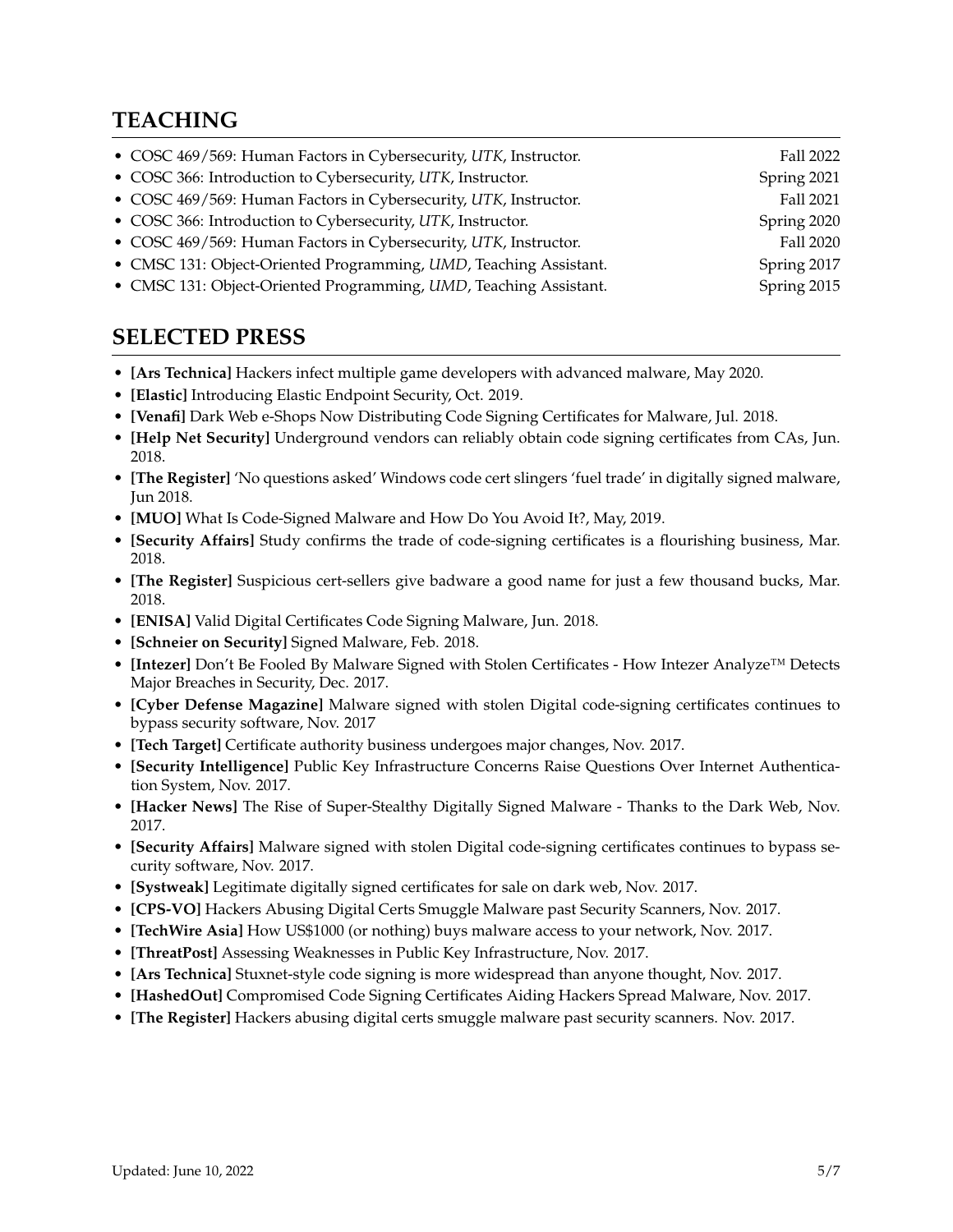# **INVITED TALKS**

| • Certified Malware and Phishing Attacks.<br>Federal Bureau of Investigation (FBI), Knoxville, TN, USA                                                                                                                                                                                                                                                                            | May 2022                                                                   |
|-----------------------------------------------------------------------------------------------------------------------------------------------------------------------------------------------------------------------------------------------------------------------------------------------------------------------------------------------------------------------------------|----------------------------------------------------------------------------|
| • Intro to Computer Science and Cybersecurity.<br>Bearden High School, Knoxville, TN, USA                                                                                                                                                                                                                                                                                         | Apr. 2022                                                                  |
| • Understanding of Security Threats in the PKIs.<br>Soongsil University, Korea (Remote)                                                                                                                                                                                                                                                                                           | Jun. 2021                                                                  |
| • Security Analysis on Practices of Certificate Authorities in the HTTPS Phishing Ecosystem.<br>AsiaCCS 2021, China (Remote)                                                                                                                                                                                                                                                      | Jun. 2021                                                                  |
| • Intro to Computer Science and Cybersecurity.<br>Bearden High School, Knoxville, TN, USA                                                                                                                                                                                                                                                                                         | May 2021                                                                   |
| • TLS 1.3 in Practice: How TLS 1.3 Contributes to the Internet.<br>The Web Conference 2021 (Formerly WWW), Virtual                                                                                                                                                                                                                                                                | Apr. 2021                                                                  |
| • The Code-Signing PKI and Abuse, Research talk at University of Texas at Dallas, TX, USA                                                                                                                                                                                                                                                                                         | Jun. 2020                                                                  |
| • How Usability of Crypto APIs and Information Sources Impact Code Security.<br>Korean Workshop on Usable Security (K-USEC), South Korea<br>Stony Brook University Korea (SUNY Korea), South Korea                                                                                                                                                                                | Jan. 2019<br>Jan. 2019                                                     |
| • End-to-end Measurements of Security Threats in the Code Signing PKI.<br>Yonsei University, South Korea<br>Korea University, South Korea<br>Sungkyunkwan University (SKKU), South Korea<br>Samsung Research, South Korea<br>Korea Advanced Institute of Science and Technology (KAIST), South Korea<br>Electronics and Telecommunications Research Institute (ETRI), South Korea | Jan. 2019<br>Jan. 2019<br>Dec. 2018<br>Aug. 2018<br>Aug. 2018<br>Aug. 2018 |
| • The Broken Shield: Measuring Revocation Effectiveness in the Windows Code-Signing PKI.<br>USENIX Security Symposium, MD, USA                                                                                                                                                                                                                                                    | Aug. 201                                                                   |
| • Certified Malware: Measuring Breaches of Trust in the Windows Code-Signing PKI.<br>ACM CCS Conference, Dallas, TX, USA                                                                                                                                                                                                                                                          | Oct. 2017                                                                  |
| • You Get Where You're Looking For: The Impact of Information Sources on Code Security.<br>HCIL Annual Symposium, MD, USA<br>Bowie State University, MD, USA                                                                                                                                                                                                                      | May 2016<br>Apr. 2016                                                      |
|                                                                                                                                                                                                                                                                                                                                                                                   |                                                                            |

# **INDUSTRY IMPACT**

- Transient revoked code signing certificates in CRLs (USENIX Sec '18): a Certificate Authority fixed the bug in its dissemination system.
- Malformed digital signatures (CCS '17): two Anti-Virus companies fixed the flaw of not checking (even incorrectly) signed malware.

# **ADVISING**

### **Graduate Students**

• Kyungchan Lim (PhD CS; 2021 – present)